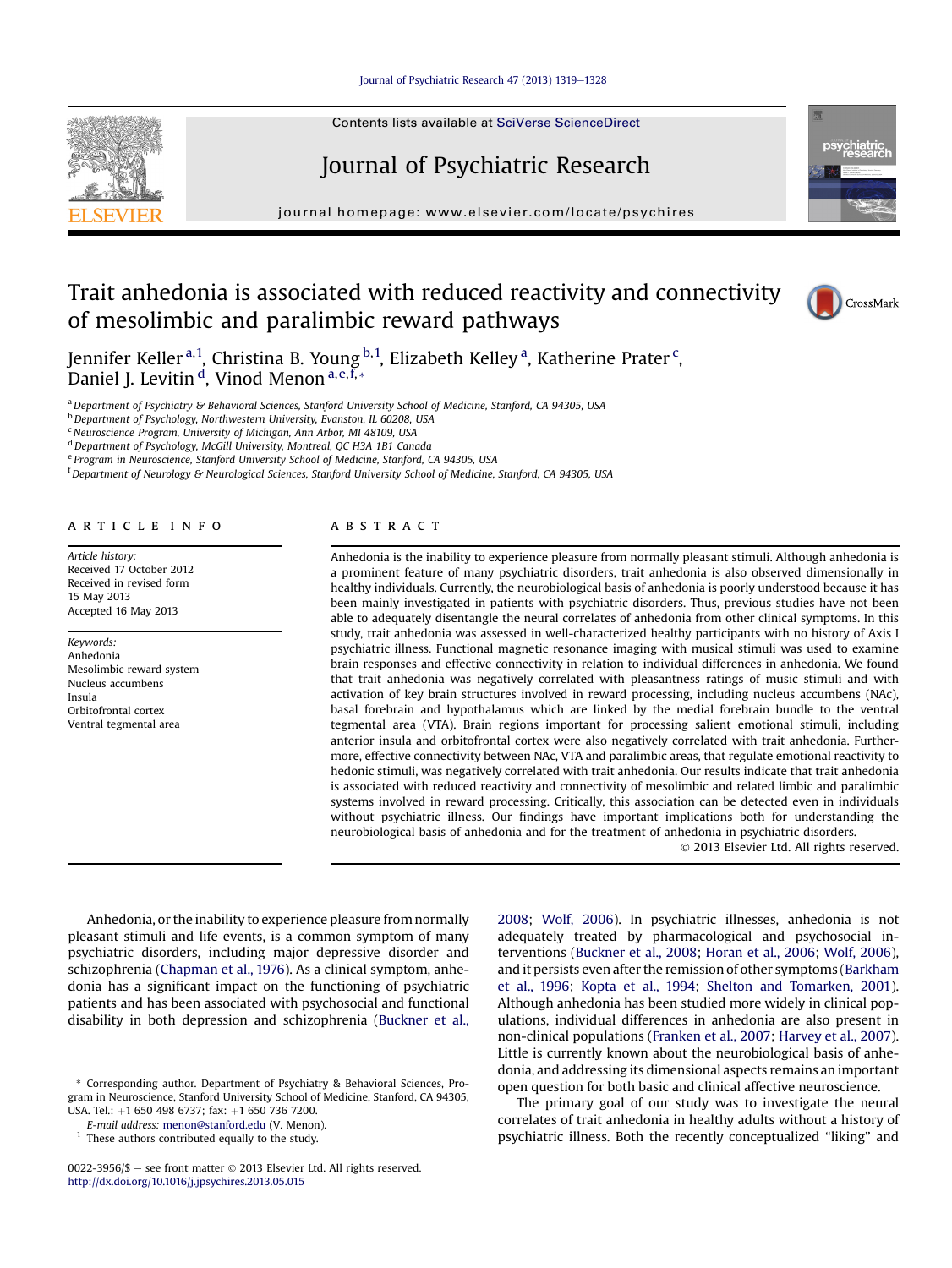"wanting" components of anhedonia (Berridge and Kringelbach, 2008; Horan et al., 2006) involve the mesolimbic reward system (MRS) and its associated pathways (Der-Avakian and Markou, 2012). The structural core of the MRS consists of the nucleus accumbens (NAc) and the ventral tegmental area/substantia nigra (VTA/SN) (Haber and Knutson, 2010; Knutson et al., 2001), which are connected by the medial forebrain bundle (MFB). The NAc, in particular, has been consistently linked to processing pleasurable stimuli, including those that do not involve explicit reward (Padoa-Schioppa and Cai, 2011). The VTA is the site of mesolimbic dopamine neuron cell bodies that project to the NAc, and dopamine release by the VTA is known to be crucial for reward processing (Padoa-Schioppa and Cai, 2011). The MFB not only connects the VTA to the NAc, but also has distal connections to basal forebrain and frontal lobe regions that are important for reward and motivation (Coenen et al., 2012). Together, brain structures associated with the MRS and MFB are critical for reward seeking as well as maintaining equilibrium between positive and negative affective states (Coenen et al., 2011). Indeed, clinical studies using deep-brain stimulation on brain regions linked by the MFB have been shown to be effective in alleviating depression symptoms by increasing reward seeking desires (Coenen et al., 2011; Schoene-Bake et al., 2010). Brain imaging studies in humans have also reported a consistent pattern of MRS co-activation in response to various rewards, including food (Small et al., 2001), money (Knutson et al., 2001), humorous cartoons (Mobbs et al., 2003), music (Koelsch et al., 2006; Menon and Levitin, 2005), and pleasant pictures (Lane et al., 1997). Mesolimbic and mesocortical pathways involving the VTA, NAc, amygdala, OFC and medial prefrontal cortex are thought to be critical for reward processing, anticipation and learning (Buckholtz et al., 2010; Chiavaras et al., 2001; Schlaepfer et al., 2008), but little is known about the relation between anhedonia and functional interactions within mesolimbic and mesocortical pathways that link these regions.

The strong overlap between anhedonia and other clinical symptoms in disorders such as depression, has made it difficult to isolate the neural correlates of anhedonia. In other words, because anhedonia is often assessed within the context of psychiatric or neurological disorders, it is difficult to separate the effects of anhedonia from the effects of the disorder. In depressed patients, Dunn and colleagues (2002) reported negative correlations between anhedonia severity and response in subcortical regions, including the ventral striatum. Keedwell and colleagues (2005) also examined depressed patients and found significant positive and negative correlations between anhedonia severity and response to happy stimuli primarily within the ventromedial prefrontal cortex and striatum, respectively. They suggested that anhedonic depressed patients attend more closely to the rewarding stimulus in an attempt to enter a happy mood. However, depression severity scores were also correlated with neural activity of the ventral striatal structures. Thus, previous brain imaging studies have not been able to adequately disentangle anhedonia from other clinical symptoms.

Only one study to date has examined the association between trait anhedonia and brain activity in healthy controls. Harvey et al. (2007) used structural and functional brain imaging to examine hedonic capacity in non-clinical participants. They found that when participants viewed positively valenced pictures during an emotional memory task, trait anhedonia was positively correlated with activity in several structures, including the ventromedial prefrontal cortex, superior temporal gyrus, insula, superior parietal lobule and occipital cortex. Surprisingly, MRS and ventral striatal responses were not significantly correlated with trait anhedonia. More recently, Wacker and colleagues (2009) examined individual differences in hedonic capacity in a mixed sample of healthy adults and adults with psychiatric illness and found that anhedonia, but not depression or anxiety, correlated with reduced NAc activity in response to reward. The contradictory findings reported in these two studies may partly be attributable to methodological and sample differences. Harvey et al. (2007) used the Chapman physical anhedonia scale (Chapman et al., 1976) to determine hedonic capacity. On the other hand, Wacker and colleagues (2009) used the Mood and Anxiety Symptom Questionnaire anhedonic depression scale (MASQ-AD) (Watson et al., 1995a, 1995b) to measure anhedonia, which is a more recently developed and encompassing assessment of anhedonia, but anhedonia was not assessed in close temporal proximity to the brain imaging session. Furthermore, 25% of their sample had a history of psychiatric illness, which highlights the potentially confounding effects of psychiatric disorders on anhedonia. Finally, neither study examined how functional interactions between the MRS and the rest of the brain are altered by trait anhedonia.

To overcome limitations of previous studies, we examined a well-characterized group of healthy adults without any history of psychiatric illness. Importantly, we used the positive affect factor of the MASQ-AD to assess trait anhedonia. Using factor analysis, the MASQ-AD has been shown to consist of an 8-item depression factor and a 14-item reverse scored positive affect factor (Nitschke et al., 2001; Watson et al., 1995a, 1995b). The items of the MASQ-AD positive affect factor inquire about wide-ranging situations (e.g., "Looked forward to things with enjoyment" and "Felt like I had a lot of interesting things to do") and thus encompass components beyond physical and social anhedonia. Thus, by using the positive affect factor of the MASQ-AD, we were able to more directly examine the neural basis of trait anhedonia. We also used music to effectively probe the MRS because it is a naturalistic "realworld" auditory stimulus that is relevant to everyday experiences that are impaired in individuals with trait anhedonia. Music represents a dynamic form of emotion and the conveying of emotion is considered to be the essence of music and the reason that most people report spending large amounts of time listening to music (Juslin and Sloboda, 2001). Music is capable of evoking exceptionally strong emotions (Koelsch et al., 2006), including feelings of pleasure (Krumhansl, 1997; Sloboda and Juslin, 2001) and frisson (Berridge and Kringelbach, 2008; Mesulam, 1998). Even passive music listening is known to evoke the same strong physiological changes, such as frisson, shivers, and heart rate changes that often accompany strong emotional stimuli (Panksepp, 1995).

Critically, because music elicits a robust response in the ventral striatum (Blood and Zatorre, 2001; Blood et al., 1999; Menon and Levitin, 2005), we hypothesized that music would help capture trait anhedonia effects that might be missed by other less emotionally evocative and pleasurable stimuli. Both PET and fMRI have shown that activity in brain regions thought to be involved in reward/motivation and emotion, including striatum, midbrain, amygdala, orbitofrontal cortex (OFC) and ventromedial prefrontal cortex, is related to the subjective experience of music listening (Blood and Zatorre, 2001; Blood et al., 1999; Mitterschiffthaler et al., 2007). Research using fMRI connectivity analysis have further shown that compared to spectrally matched scrambled music, listening to music strongly modulated activity in a network of MRS structures including the NAc and the VTA/SN as well as associated structures in the hypothalamus, insula and OFC, which are thought to be involved in regulating autonomic and physiological responses to rewarding and emotional stimuli (Menon and Levitin, 2005). More recently, Salimpoor et al. (2011) combined PET with fMRI to demonstrate dopamine release in multiple MRS structures in conjunction with fMRI activation during music listening. These results suggest that listening to pleasant music evokes robust and reliable response in the MRS as well as in related structures such as the ventromedial prefrontal cortex and insula.